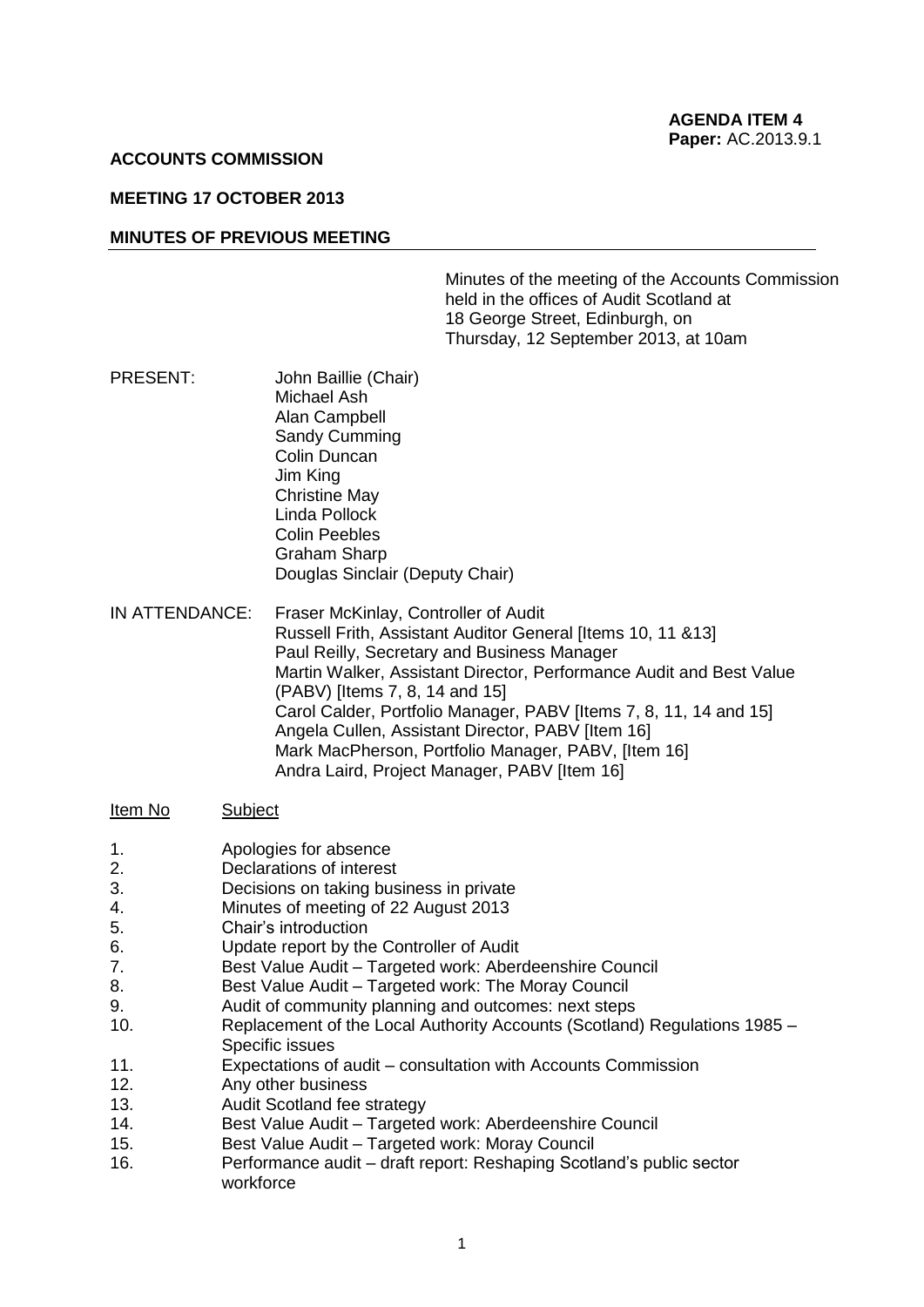## 1. Apologies for absence

It was noted that apologies for absence had been received from Bill McQueen.

## 2. Declarations of interest

The following declarations of interest were made:

- Mike Ash, in item 9, as Chair of East Lothian Community Health Partnership and a member of East Lothian Community Planning Partnership.
- Alan Campbell, in items 7 and 14, as a former Chief Executive of Aberdeenshire Council.
- Sandy Cumming, in item 16, as a former Chief Executive of Highlands and Islands Enterprise, one of the bodies surveyed in the audit.
- Christine May, in item 16, as Vice-Chairman of Fife Cultural Trust.
- Linda Pollock, in item 16, as a member of the Royal College of Nursing, who were surveyed as part of the audit.

## 3. Decisions on taking business in private

It was agreed that items 13 to 16 should be taken in private as they contained draft reports and confidential issues.

## 4. Minutes of meeting of 22 August 2013

The minutes of the meeting of 22 August 2013 were submitted and approved, subject to:

- Noting advice from the Controller of Audit that:
	- o In relation to the second bullet point of item 6 (report back on the desirability of guidance in relation to senior council officers assuming roles with bodies outwith the council), he would report back in this regard at the Commission's November meeting.
	- $\circ$  In relation to the third bullet point of item 6 (information on the proportion of older people being cared for at home rather than in hospital or care homes), he was collecting the said information and would share with the Commission in early course.
- Noting advice from the Secretary and Business Manager that:
	- o In relation to the final bullet point of item 7 (housing and council tax benefits administration audit activity: letter to councils commending the report), the letter had been sent, copies of which had been circulated to Commission members.
	- o In relation to item 9 (Accounts Commission secure portal), he was still investigating how to progress matters, and would liaise with members to this end in due course.

# 5. Chair's introduction

The Chair reported that:

 On 28 August, he chaired a meeting of the Community Planning Partnerships (CPP) Audit Steering Group, also attended by the Deputy Chair.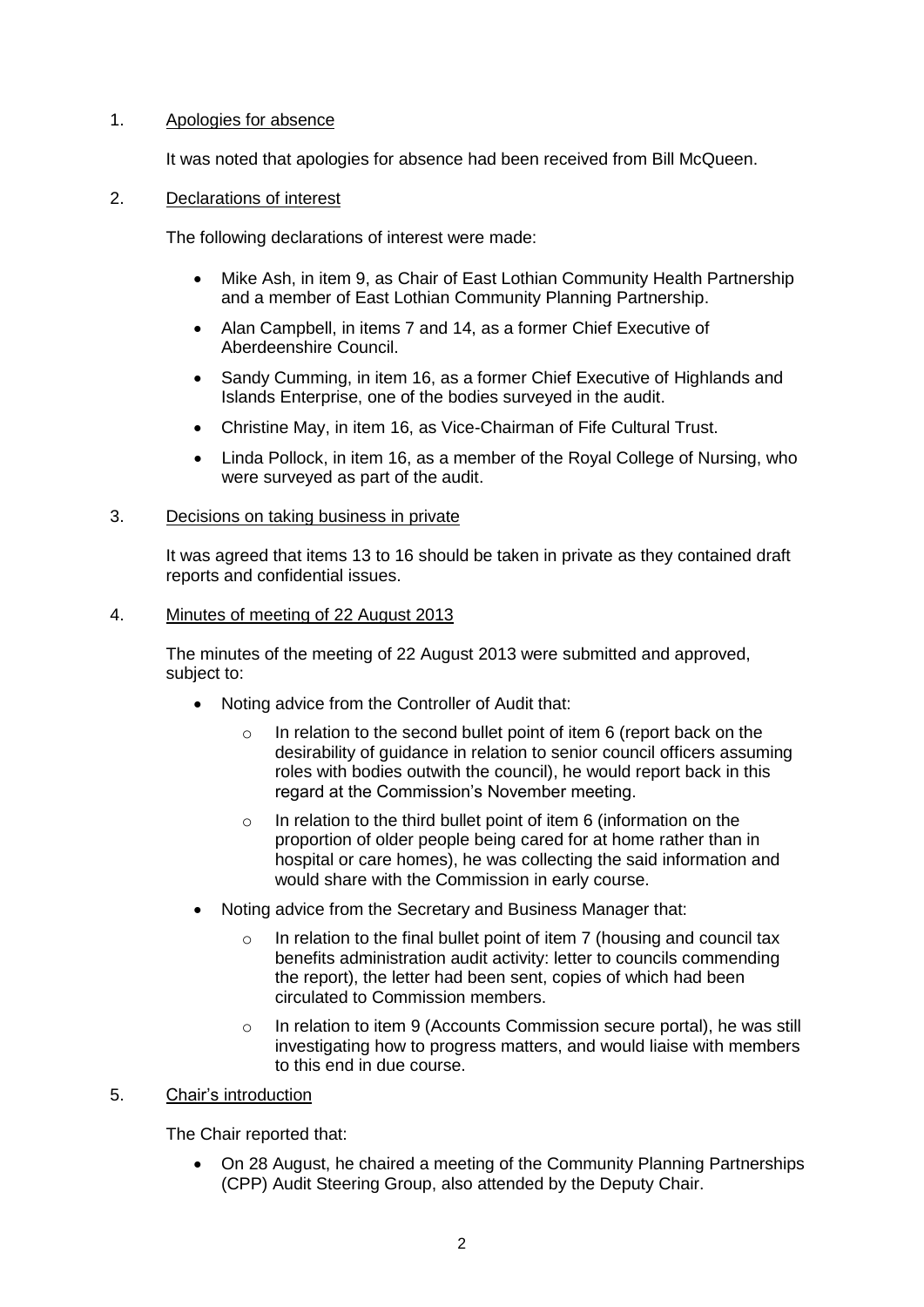- On 28 August, he and the Deputy Chair met with representatives of COSLA, including David O'Neill, President, Michael Cook, Vice-President and Rory Mair, Chief Executive. He advised that it been a very good meeting, discussing welfare reform, the audit of community planning and the progress of the National Community Planning Group, progress with the strategic scrutiny agenda, the council performance information benchmarking project, and the Commission's current interest in arm's length organisations (ALEOs).
- On 29 August, he attended a meeting of the Audit Scotland Board.
- On 4 September, the Deputy Chair and I met with John Swinney, Cabinet Secretary and Derek Mackay, Minister for Local Government. He advised that this had been a very good meeting, with the subjects discussed including the audit of community planning, strategic scrutiny, and ALEOs.
- On 5 September, he spoke at a conference entitled 'Single Outcome Agreements: the foundation of community planning'.
- Also on 5 September, he and the Deputy Chair met with representatives of SOLACE Scotland (Elma Murray, Chair; George Black, Vice-Chair; and David Martin, Immediate Past Chair). He advised that this had also been a good meeting, covering progress with the council performance information benchmarking project, welfare reform issues being faced by councils, progress with the strategic scrutiny agenda, the Commission's current review of the approach to auditing Best Value, and ALEOs.

### 6. Update report by the Controller of Audit

The Commission considered a report by the Controller of Audit providing an update on significant recent activity in relation to the audit of local government.

During discussion the Commission:

- Noted advice from the Controller of Audit that there would be a briefing at the next meeting of the Commission on the Scottish Budget 2013/14, which was announced on 11 September 2013.
- Noted a paper tabled by the Controller of Audit detailing an agreement between the Scottish Government and COSLA setting out requirements of community planning partners in relation to joint resourcing. This was part of the Scottish Budget announcement.
- In relation to paragraph 5, noted advice from the Controller of Audit that a paper on the audit and scrutiny of ALEOs would be submitted to the Commission at its next meeting.
- Further in this regard, noted advice from the Secretary and Business Manager that a letter from the Chair to the Cabinet Secretary advising of the Commission's continuing interest in ALEOs had been circulated to members.
- In relation to paragraph 8, agreed that a list be circulated of councils who have signed up to the Improvement Service's Continuous Professional Development Framework, including a breakdown of member and officer takeup.

*Actions: Controller of Audit*

Thereafter the Commission agreed to note the report.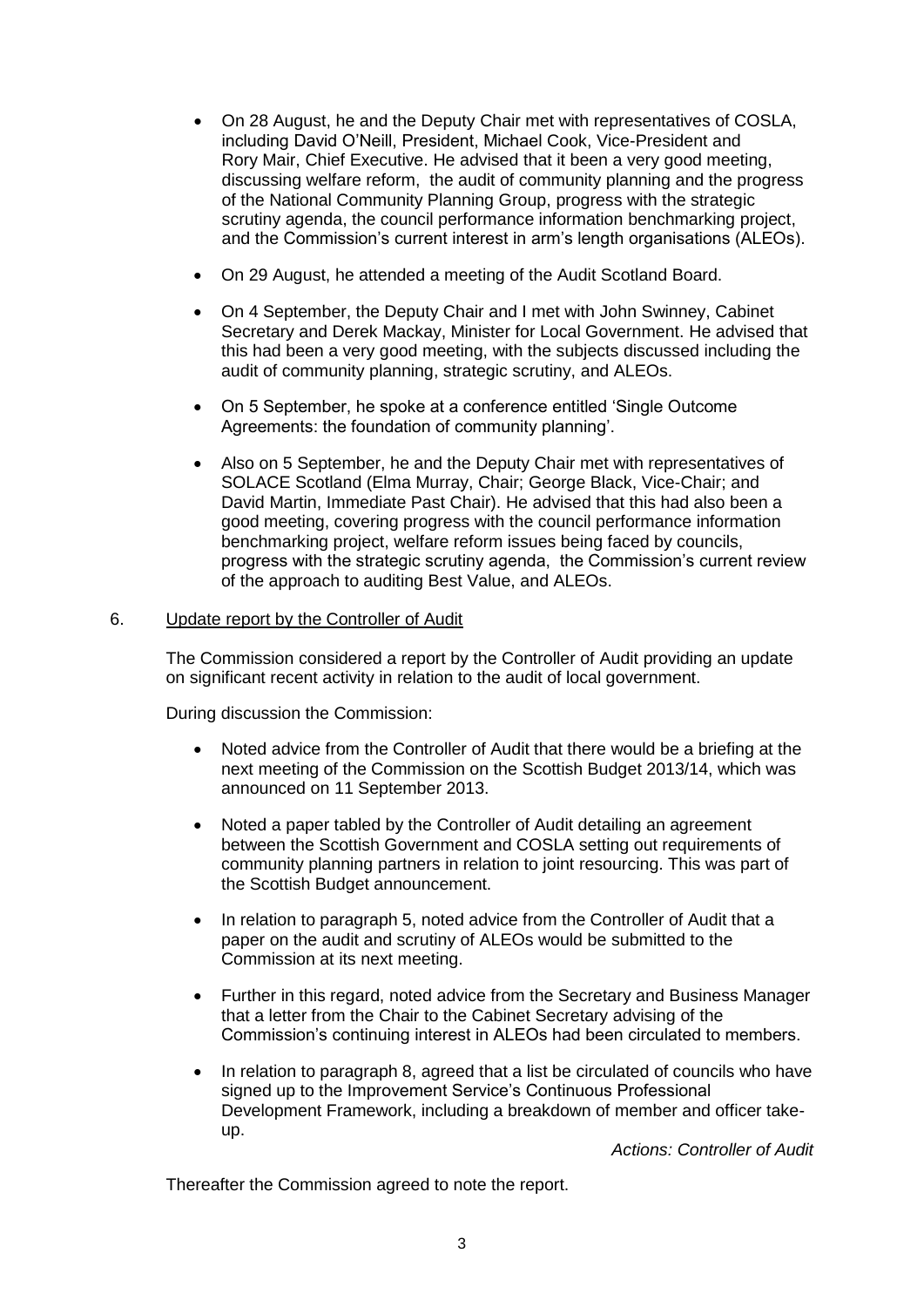## 7. Best Value Audit – Targeted work: Aberdeenshire Council

The Commission considered a report by the Secretary and Business Manager introducing the Controller of Audit's report of Best Value targeted work in Aberdeenshire Council and seeking direction on how to proceed.

Following consideration, the Commission:

- Noted advice from the Controller of Audit that he was considering how to ensure a more routine focus through audit work on service review and option appraisal activities.
- Agreed to note the report and to consider in private how to proceed.

### 8. Best Value Audit – Targeted work: Moray Council

The Commission considered a report by the Secretary and Business Manager introducing the Controller of Audit's report of Best Value targeted work in the Moray Council and seeking direction on how to proceed.

Following consideration, the Commission:

- Noted advice from the Controller of Audit that he was considering how to ensure a more routine focus through audit work on service review and option appraisal activities.
- Agreed to note the report and to consider in private how to proceed.

### 9. Audit of community planning and outcomes: next steps

The Commission considered a report by the Controller of Audit providing an update on the proposal to undertake a further five Community Planning Partnership (CPP) audits over the next 12 months and to prepare a further national overview report on progress being made in improving community planning in Scotland.

During discussion, the Commission:

- Noted advice from the Controller of Audit that he was discussing with strategic scrutiny partners the implications of a reference in the financial memorandum to the Public Bodies (Joint Working) (Scotland) Bill to additional resources of £670,000 per annum for scrutiny of strategic commissioning.
- Endorsed the proposed CPP audit programme for 2013/14.
- Noted how CPP audits fit within the broader work programme of the Accounts Commission and Auditor General for Scotland, alongside Best Value audits, performance audits and annual audit work.
- Endorsed the proposal of the Controller of Audit to undertake a review of the approach to auditing Best Value in the local government during 2013/14 to reflect the impact of the CPP audit and ensure it is fit for purpose.
- Further in this regard, to note advice from the Controller of Audit that he wanted to ensure full involvement of Commission members in the review.

*Actions: Controller of Audit*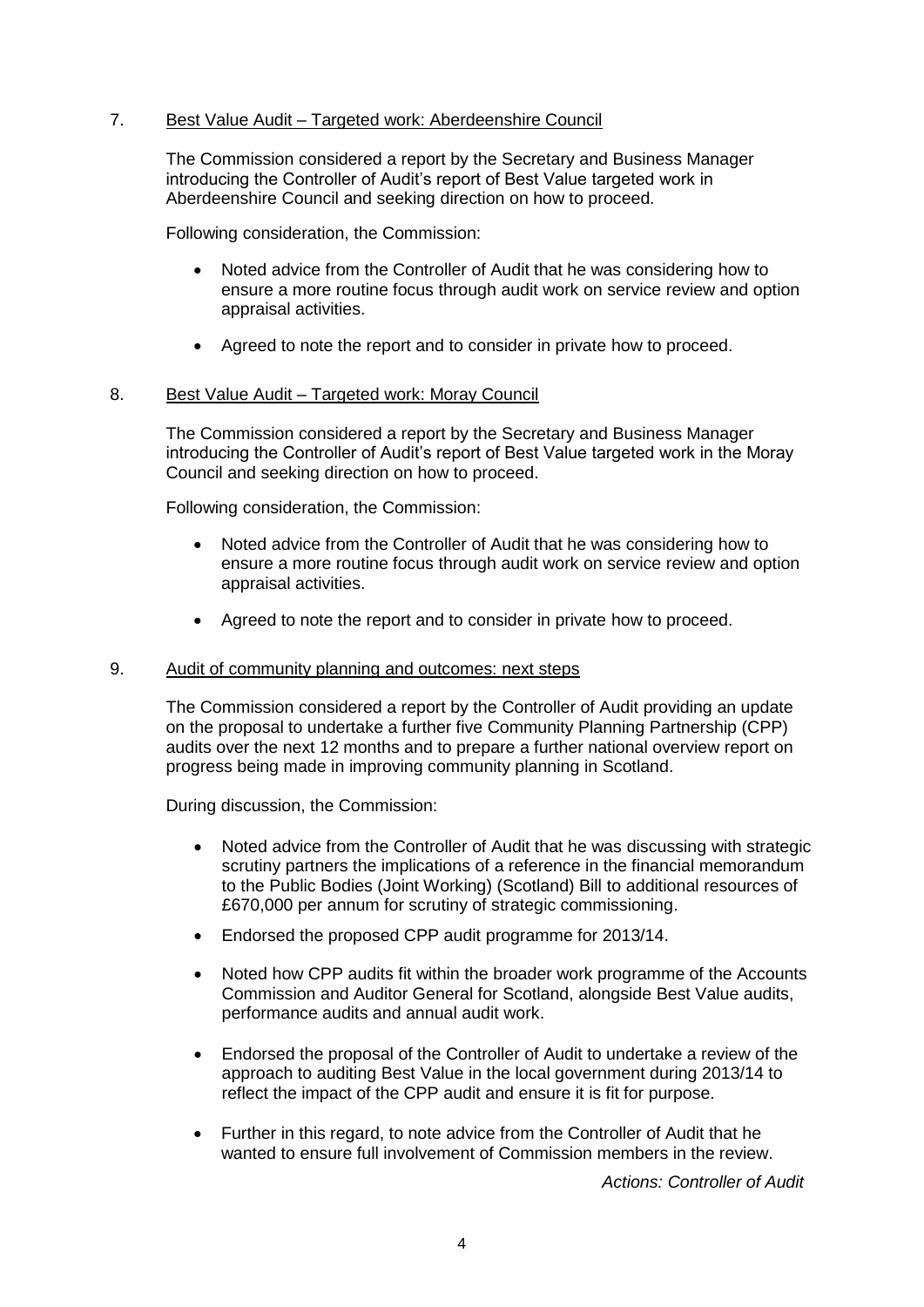## 10. Replacement of the Local Authority Accounts (Scotland) Regulations 1985 – Specific issues

The Commission considered a report by the Assistant Auditor General seeking its views to inform a response to the Scottish Government's consultation on draft regulations to replace the Local Authority Accounts (Scotland) Regulations 1985.

During discussion, the Commission agreed the following for inclusion in a response to the consultation:

- In relation to the desirability of requiring the proper officer for finance to be appropriately qualified, to recommend that the Scottish Government should make a professional qualification mandatory.
- In relation to the desirability of prescribing the position of the statutory finance officer in a local authority's management structure, to stress the importance of councils and senior management teams having access to high quality financial information to inform decision-making and thus the need for councils to carefully consider the positioning of the proper officer in their management structures.
- In relation to the desirability of prescribing the establishment of a council audit committee, suggest that the Scottish Government consider, through the circular/guidance to accompany the new Regulations, strongly advising councils to:
	- $\circ$  have an audit or audit and risk committee
	- $\circ$  consider that the committee be chaired by a member of the opposition and include lay members.

*Action: Assistant Auditor General*

# 11. Expectations of audit – consultation with Accounts Commission

The Commission considered a report by the Assistant Auditor General seeking its views on how to be involved in the Expectations of Audit project.

Following consideration, the Commission endorsed the proposal for engagement as set out in the paper.

*Action: Assistant Auditor General*

## 12. Any other business

The Commission noted that there was no other business to be considered.

## 13. Audit Scotland fee strategy [in private]

The Commission agreed that this item be held in private to allow it to consider proposals for audit charges.

The Commission considered a report by the Assistant Auditor General setting out Audit Scotland's budget for the financial year 2014/15; seeking the Commission's agreement to the proposed audit charges for the 2013/14 audits; and to advise the Commission aware of a new VAT issue.

During discussion, the Commission: